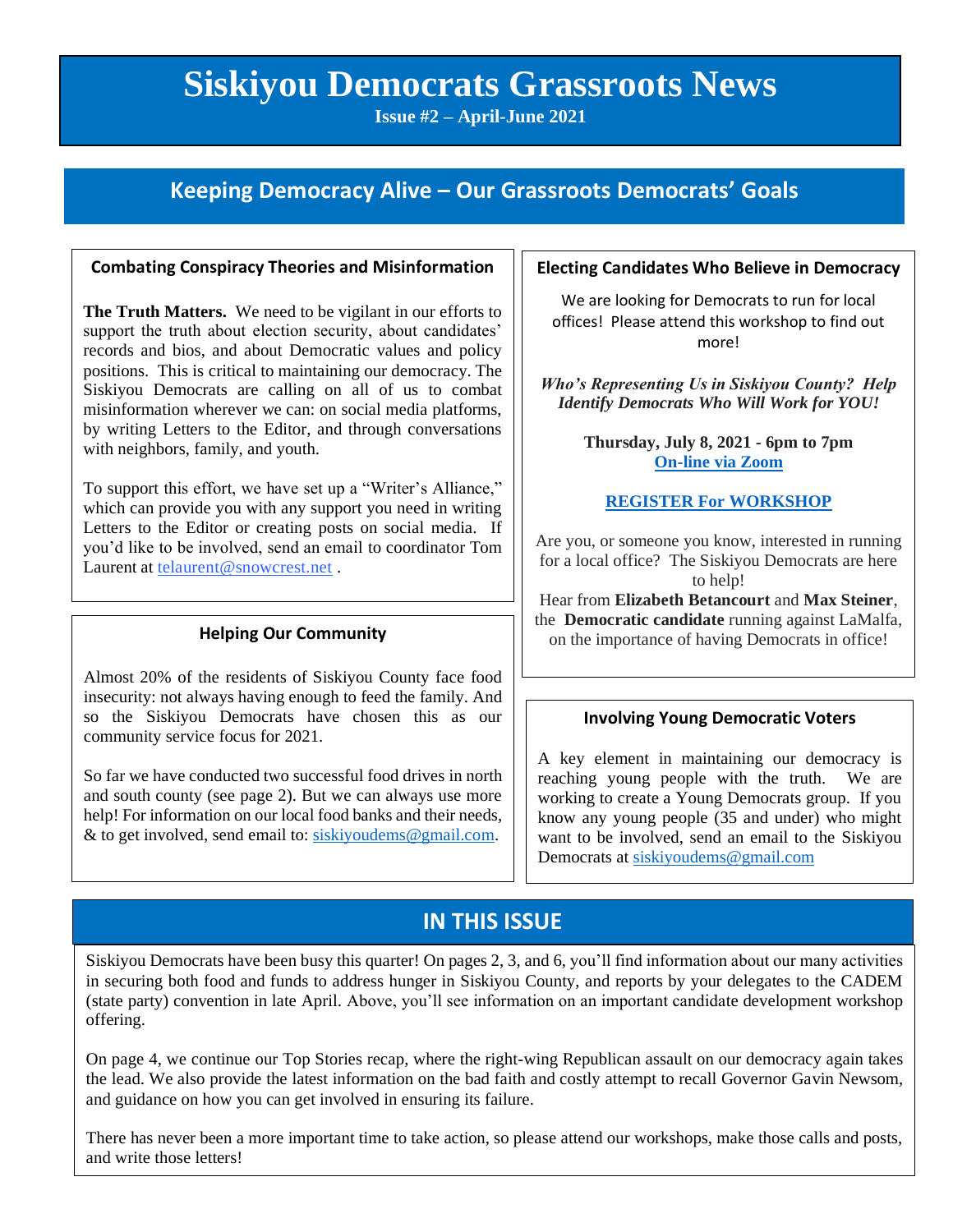## **Hungry People in Siskiyou County Need Our Help!**

In the state of California, **Siskiyou County ranks fifth highest** in the percentage of residents experiencing food insecurity – **almost 20%, or one in five** of our county's population. (Source[: Feeding America](https://feedingamericaaction.org/resources/state-by-state-resource-the-impact-of-coronavirus-on-food-insecurity/) website) Siskiyou Grassroots Democrats will be helping the county's food banks to feed our Siskiyou neighbors.

#### **North Siskiyou Food Drive:**

Thanks to the generosity of our Siskiyou County community, the Siskiyou Democrats held a very successful food donation event on Saturday, May 15. Dozens of donors stepped up and gave so much we filled a pickup and SUV! (*see the two pictures on right*) Additionally, over \$500 was given to support our two local food banks.

The Directors of the Siskiyou Community Food Bank and the Yreka Food Bank were very pleased with the number of donations. So thanks to all who participated!



*Our fabulous north county food bank organizers (from left): Betsey Shuteroff, Neldena Anderson, Pat Hardig, Suzy Clark.*





### **South Siskiyou Food Drive:**

The June 12 Food Drive at Market Place Insurance was a wonderful success! There was a steady stream of donors from the time we set up at 9:30 AM right through closing at 3PM, supported by a wonderful team of volunteers on-site having a great time throughout the day.

Food was collected for adults, children, and dogs and cats, for distribution at Siskiyou Food Assistance Food Bank in Weed, and to South County Family and Community Resource Centers for Mt. Shasta and Dunsmuir. All together we collected three pickups of food, and \$750 in cash and checks.



*Thanks to our South County Grassroots Democrats Community Involvement Team – Carolyn Miller, Karen Zeigler, Marty Sochet, Karen Holmes, Al Lugo, Lexy Clancy, Pattie Crossen and Maggie Barto, as well as to the many other volunteers and those who donated! Everyone did a great job!*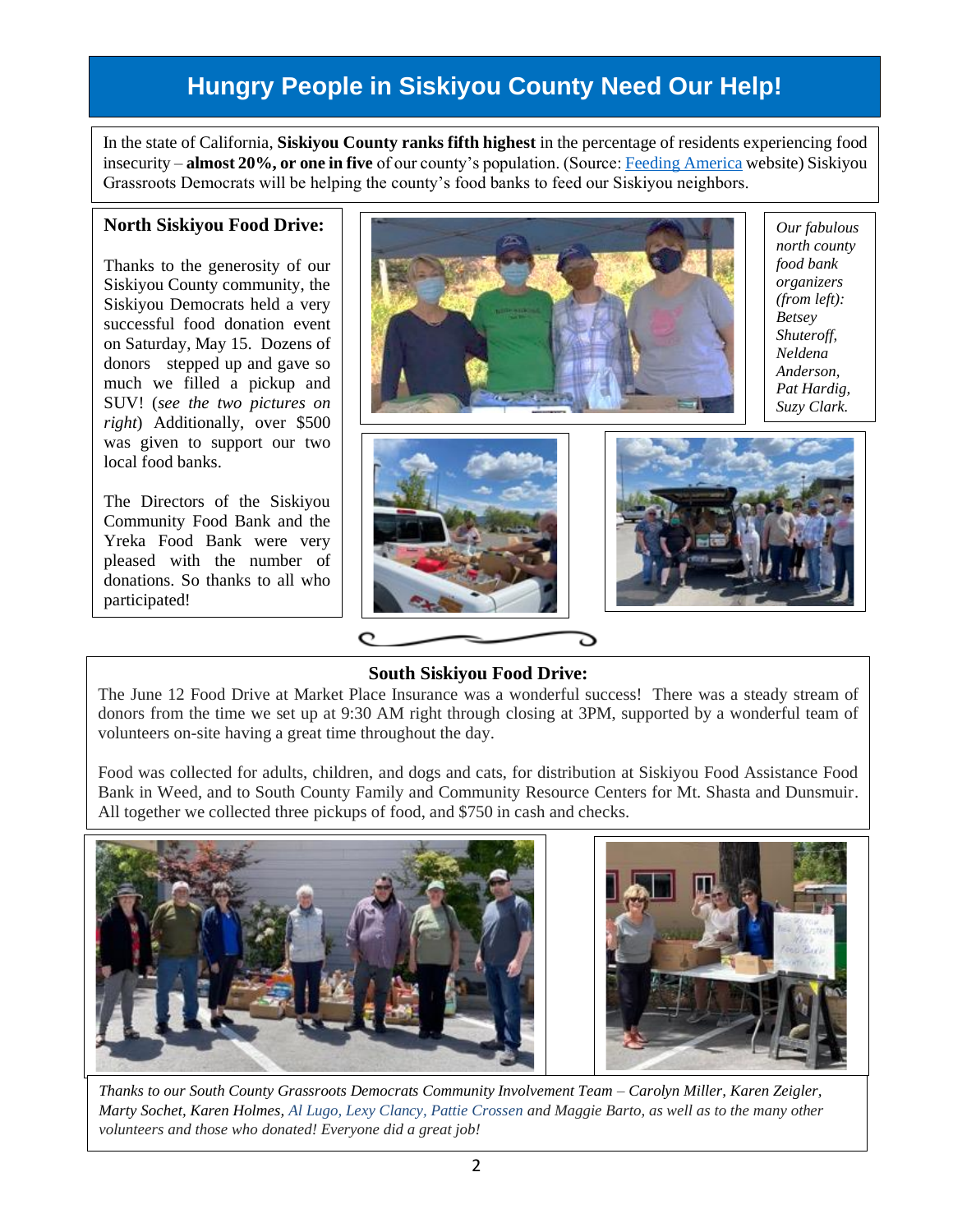### **California Democratic Party CONVENTION**

The California Democratic Party held their annual convention in late April, 2021. Close to 5,000 Democrats from all over California came together, virtually, to get our business done. We have seven delegates from Siskiyou County, to ensure that our voice is heard. As one of them, I've been lucky enough to attend these conventions since 2017, and I always enjoy and learn from them. The main event this year was electing CDP officers to four year terms.



We re-elected Rusty Hicks as Chair, and chose Betty Yee and David Campos as Vice-Chairs, Melahat Rafiei as Secretary, and April Verrett as Controller. (The five new officers are shown at left.) Otherwise, the focus of the convention was the recovery from the pandemic and the fight to stop the recall of Governor Gavin Newsom.

*The Chair, Rusty Hicks (center in photo), is enthusiastic about the new leadership team for the state party. In his recent newsletter, he stated: "Over the last month, I've had the opportunity to begin collaborating with our new Statewide Officers – [from left:] Melahat, Betty, David, and April. Every single one of them is a phenomenal leader with a wealth of grassroots experience and a deep commitment to uplifting the voices of all Californians."*

Saturday's many speakers included our own Audrey Denney, who did a wonderful job talking about our district. There was training on the first phase of the JEDI program, which will include future trainings in practicing Justice, Equity, Diversity and Inclusion. And we heard from elected officials, both State and Federal, all the way up to Vice-President Kamala Harris. There are many caucus meetings at convention, and I made it to as many as possible. The Rural Caucus always has a great meeting that focuses on the issues important to us here in Siskiyou County. **For details, see Katherine Shelton's piece on page 6 in this issue**. Finally, on Sunday we had a full day of voting on legislation and resolutions.

Meeting virtually means that we can attend safely, without hours of traveling. But I missed being together with other delegates. In person, there is a real feeling of power, and the connections we make seem more valuable. We learn from each other, and it makes our large state feel a little more like a community. So I'm really looking forward to being able to meet with fellow Democrats in person, as soon as it is safe to do so! And I hope you'll all stay engaged and active as we head toward fall and a likely recall election. Thanks for all you do! –Alice Rogers, Chair, DCCSC *For more Convention News, see page 6*

### **No on the Recall: A \$215 Million Political Folly**

The latest polling by respected source Public Policy Institute of California shows how likely voters feel about the recall: 57% oppose, 40% approve (SacBee, May 27, 2021). At the same time the Bee reports that the recall will cost the state over \$200 million, including more than \$330,000 in cash-strapped Siskiyou County.

Newsom's current approval rating is 54% overall, 64% for his handling of the pandemic. Although we still have to make it happen, the recall is almost certain to fail, while costing the state millions that could be used for critical needs like food security, affordable housing, education, homelessness, and many more. **Let the Dahle's know how you feel about this!** And Siskiyou Democrats will be mounting an all-out GOTV effort later in the year. Stay tuned! We'll need you for canvassing, postcards, and calling. More on page 4 below.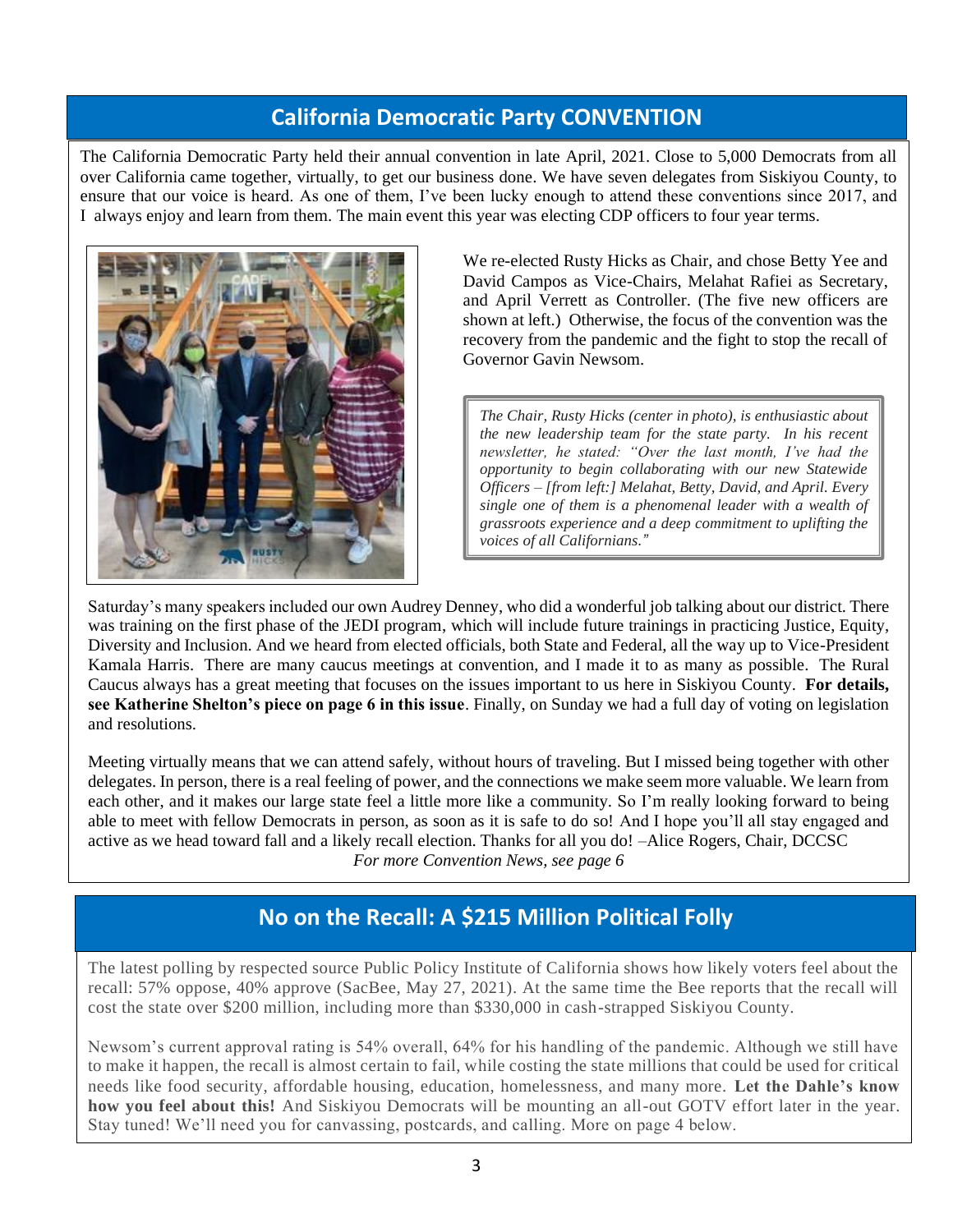### **This Quarter's Top Stories**

#### **Voter Suppression Update—The Fight for Our Democracy**

**"The right to vote is the cornerstone of our democracy, the right from which all other rights ultimately flow."** Merrick Garland, June 11, 2021

**"What Republicans intend is to install an** *unelected* **Republican in the White House in 2024, and in as many other local and national offices as possible. They are counting on us to be complacent and exhausted by the pandemic."** Ben Rhodes, National Security advisor to Barack Obama

There's a lot going on across the country. On Friday, June 11, Attorney General Merrick Garland finally responded to the national outcry over false claims of fraud in the last election, resulting "audits," and voter suppression laws proposed or passed all across the country. He promised to double the cadre of lawyers in the Civil Rights Division, and to "use all existing provisions of [existing laws] to ensure that we protect every qualified American seeking to partic ipate in our democracy." He assured us that DOJ lawyers are "scrutinizing new laws that seek to curb voter access, and where we see violati ons we will not hesitate to act." And on June 25 he followed through, announcing that **the DOJ will sue Georgia over its recentlypassed discriminatory laws.**

While this is great news, some of the most egregious laws recently passed will take the whole *post-election* process out of the hands of non-partisan election officials and give it to partisan legislatures, who can overturn unwanted election results without oversight. And in some states, proposed laws would allow judges to consider allegations of fraud without evidence, triggering election chaos. There are no current federal laws to challenge this, so, as Garland also said, Congress **must pass** the For The People Act (SB1) and the John Lewis Voting Rights Act (SB4), to give teeth to the DOJ's interventions.

**But it's all coming down to reforming the filibuster.** On June 22, Mitch McConnell followed through on his promise to obstruct everything proposed by Democrats. His flaming hypocrisy was on full display as he declared Senate bills  $1 \&$ 4 to be "Democrats' attempts to rig elections permanently in their favor." By making voting easy for **everyone?** Bringing sure-to-fail SB1 to the floor was clearly intended to bring Joe Manchin around on reforming the filibuster. More pressure was brought by Reverend William Barber and the Poor People's Campaign, and many civil rights groups are planning for a Voting Rights March on Washington in late August. But as *Mother Jones* reporter Ari Berman put it, "How do we really feel about 41 Senators representing 21% of the country blocking everyone's right to vote?!"

**Actions:** Stacey Abrams' Fair Fight Action has launched a Hot Call Summer, to flood lawmakers with calls and emails calling for action. And Indivisible is swinging into action as well. **See page 6 for their contact information.** Join the fight as much as possible. Donate. Call or email Senators Feinstein and Padilla, urging them to keep the pressure on Senators Manchin (WVa) and Sinema (AZ) to reform or end the filibuster.

#### **Far-right Attempt to Recall Governor Newsom**

The state party, CADEM, kicked off its recall opposition movement with a Zoom conference on June 15. The strategy they are recommending is a robust broadcasting of Newsom's many accomplishments using every available outlet. They will be providing county "hubs"—here, our Siskiyou Democrats grassroots committee—with materials for canvassing and timelines for action.

**Top CADEM organizer Lizzie Heyboer reported that the recall election is now expected to take place earlier in the fall than previously anticipated, maybe as early as September**. So the Siskiyou Democrats will be in touch very soon with information on canvassing, calling, and other GOTV (Get Out the Vote) activities.

#### **STAY TUNED AND READY TO VOLUNTEER FOR THIS MUST-WIN SPECIAL ELECTION!**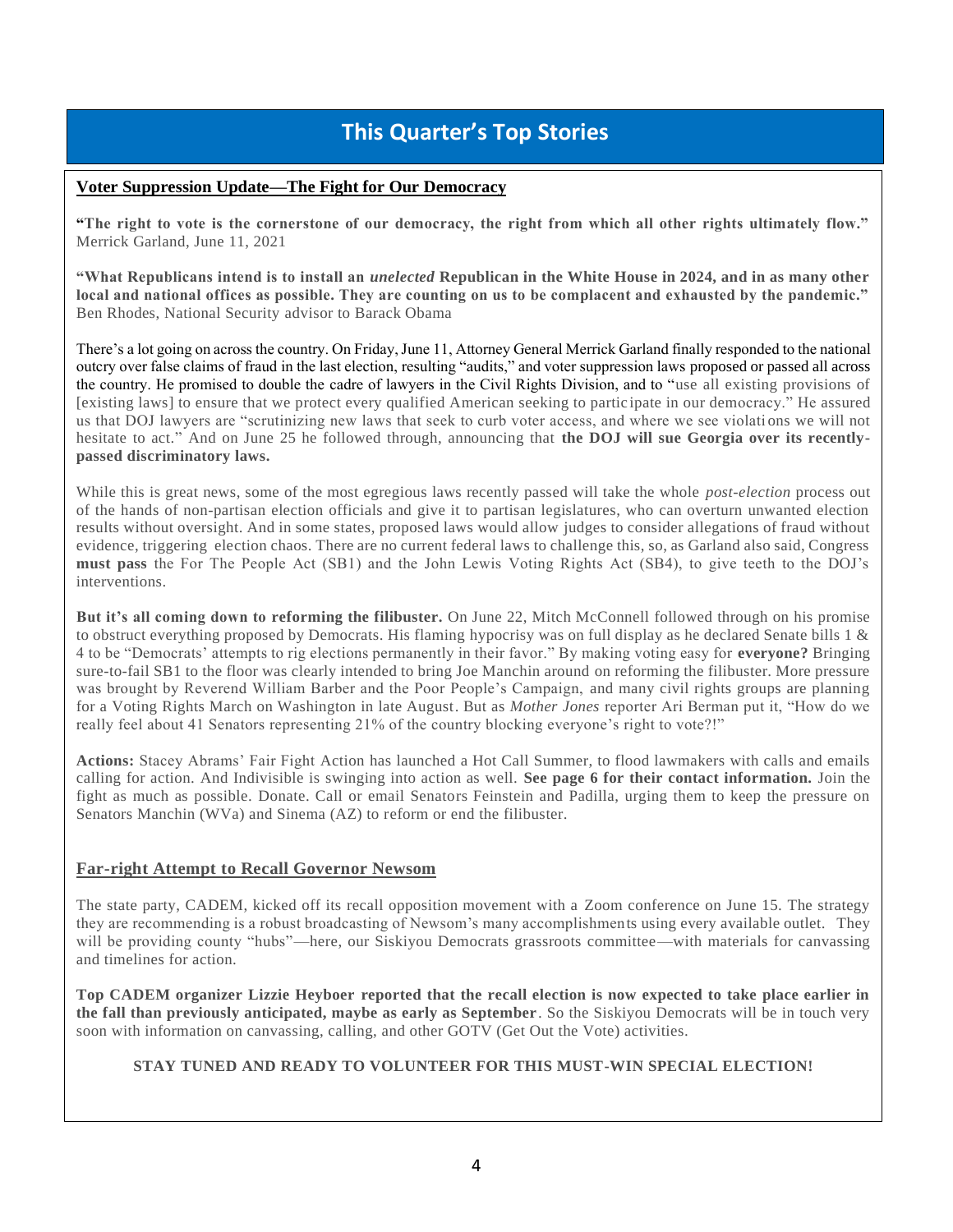### **How YOU Can Help with our 2021 Goals**

For 2021, the Siskiyou Grassroots Democrats are focusing on four key goals, and we need YOU! **Here's how you can help:**

**Candidate Development** – We will be identifying Democratic candidates for the upcoming local office elections – for example, Board of Supervisors in June, 2022 and City Councils in November, 2022.

• **How you can help**: ATTEND the July 8 workshop, *Who Represents You in Siskiyou County? Help Us Identify Democrats Who Will Work for YOU.* Here's the registration link: [REGISTER FOR WORKSHOP](https://us02web.zoom.us/meeting/register/tZ0rduCrqzIjG9OQ1N8VhVXzLD9e2yvtZG2j)

**Young Democrats and Voter Registration –** We're encouraging involvement in our efforts by young Democrats in Siskiyou County, including help in registering new voters. Know young Democrats who would like to be involved? Refer them to us by sending their names to[: siskiyoudems@gmail.com](mailto:siskiyoudems@gmail.com)

**Community Involvement** – We will continue to work to support our community by assisting food banks in the county through volunteer support. Want to find out what is next? Send us an email a[t siskiyoudems@gmail.com](mailto:siskiyoudems@gmail.com) , and we'll keep you informed!

**Democratic Messaging** – We need your help to counter misinformation and conspiracy theories! Use your Facebook, Twitter, Instagram, or Letter to the Editor talents to combat it. If you'd like to be involved in our Writer's Alliance, contact Tom Laurent at [telaurent@snowcrest.net](mailto:telaurent@snowcrest.net)



#### **How is California doing in the fight for our democracy?**

Seven Republican state senators have introduced two anti-voter bills, SB 597 and SB 511. The latter is a head-spinner, requiring county jury commissioners to give election officials juror questionnaires, and election officials to cancel the voter registrations of anyone who is not eligible to vote based on their questionnaire responses.

SB 597 would require voters to provide driver's license or Social Security information on their ballots, adding another layer of complexity and obviously targeting immigrants. This one has no cosponsors. Our opinion? Both are obvious non-starters.

### **What's Happening**

In light of the stay-at-home requirement in California, we will not be conducting the SISKIYOU DEMOCRATIC GRASSROOTS COMMITTEE or the SISKIYOU DEMOCRATIC CENTRAL COMMITTEE meetings in person. Instead, we will be using remote access (Zoom). If you are interested in attending, please send an email to: [siskiyoudems@gmail.com](mailto:siskiyoudems@gmail.com) to request a digital meeting invitation.

The Grassroots Committee meets the first Tuesday of the month (North County) and the second Tuesday of the month (South County). The Central Committee meets the second Wednesday of the month.

### **Your Democratic Central Committee of Siskiyou County (DCCSC)**:

Officers: Alice Rogers – Chair, Abigail Van Alyn- Vice Chair, Katherine Shelton – Secretary, Robin Richards – Treasurer; Members: Neldena Anderson, Rick Green, Ann Herfindahl, Carolyn Miller, Al Lugo, Larry Marks, Christine Balletta, Dolly Verrue, and Karen Zeigler. For more information, visit our website[: siskiyoudemocrats.org](http://www.siskiyoudemocrats.org/) or Facebook page: [SiskiyouCountyDemocrats.](https://www.facebook.com/SiskiyouCountyDemocrats/) Send mail and donations to: DCCSC, Post Office Box 4, Mt. Shasta, CA 96067.